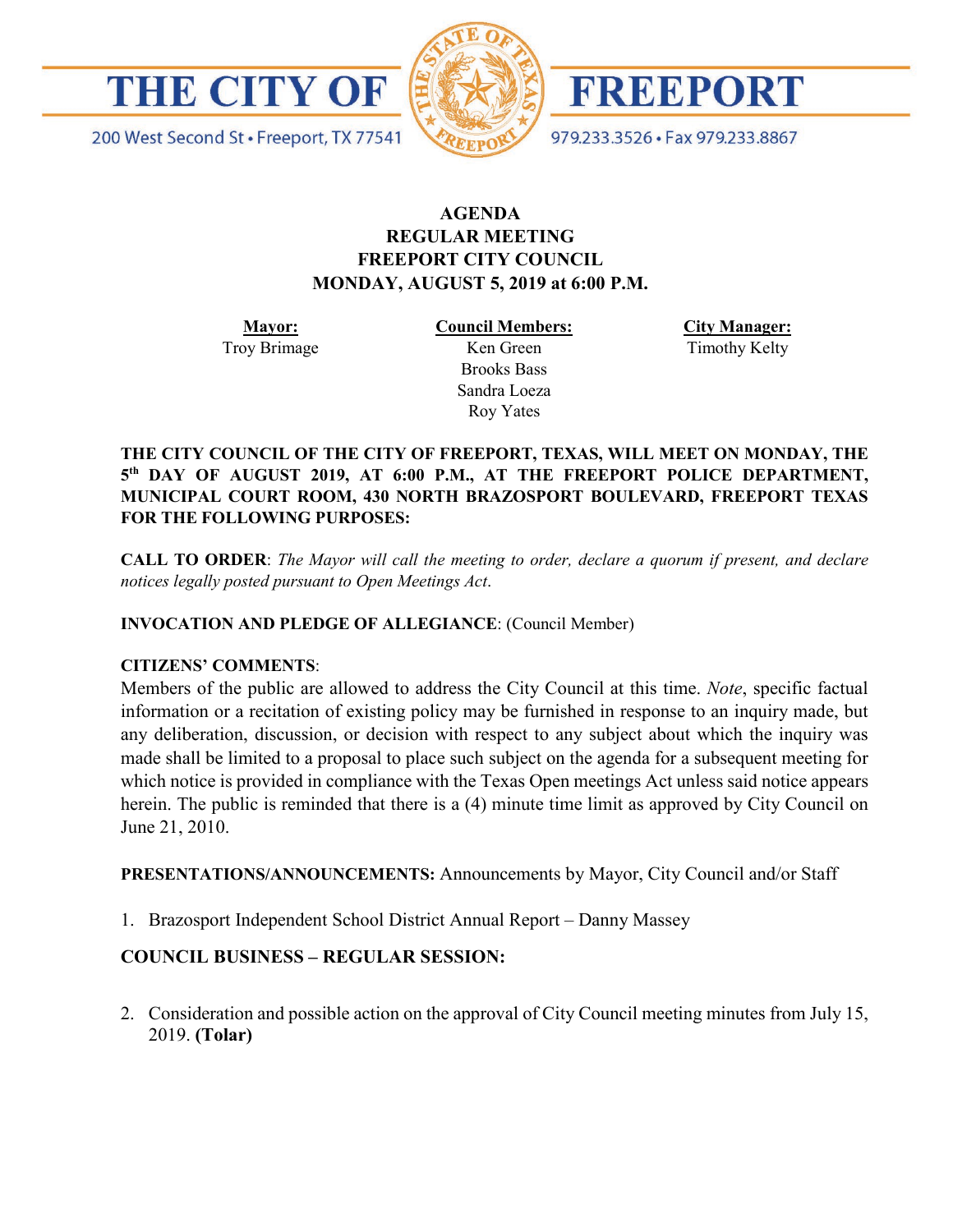- 3. Discuss and consider replacement of a current board member of the Freeport Economic Development Corporation with the appointment of Councilman Ken Green to that board. **(Kelty)**
- 4. Discuss and consider authorizing the city to conduct engineering design by Freese & Nichols for sewer line replacement on North Velasco Boulevard and lift station rehabilitation for lift stations #5 and #13. **(Kelty)**
- 5. Discuss and consider authorizing Freese & Nichols to conduct a lift station assessment. **(Kelty)**
- 6. Discuss and consider approving Resolution No. 2019-2602 denial of application for authority to increase rates submitted by Centerpoint Electric. **(Kelty)**
- 7. Discuss and consider approving the proposal for the replacement of the HVAC unit at RiverPlace and accompanying maintenance agreement. **(Townsend)**
- 8. Discuss and consider authorizing Block 716 Lot 17 (1209 North Ave. N) to be declared surplus and authorize the city to seek sealed bids for the property and set a bid date. **(Tolar)**
- 9. Consideration of approving an Interlocal Agreement between City of Freeport and the Brazoria County Health Department. **(Motley)**
- 10. Consideration and possible action on authorization of expenditure for material costs related to Brazoria County Interlocal agreement for asphalt paving of City Streets. **(Hoelewyn)**
- 11. Consideration of Ordinance No. 2019-2578 adopting an amendment to the budget for the 2018- 2019 fiscal year. **(Russell)**

#### **WORK SESSION:**

- 12. The City Council may deliberate and make inquiry into any item listed in the Work Session.
	- A. Mayor Troy T. Brimage announcements and comments.
	- B. Councilman Green Ward A announcements and comments.
	- C. Councilman Bass Ward B announcements and comments.
	- D. Councilwoman Loeza Ward C announcements and comments.
	- E. Councilman Yates Ward D announcements and comments.
	- F. City Manager Tim Kelty announcement and comments
	- G. Updates on current infrastructure.
	- H. Update on reports / concerns from Department heads.

#### **CLOSED SESSION:**

13. Executive Session regarding economic development (Projects 2019-2 and 2019-3) in accordance with Vernon's Texas Government Code Annotated, Chapter 551, 551.087